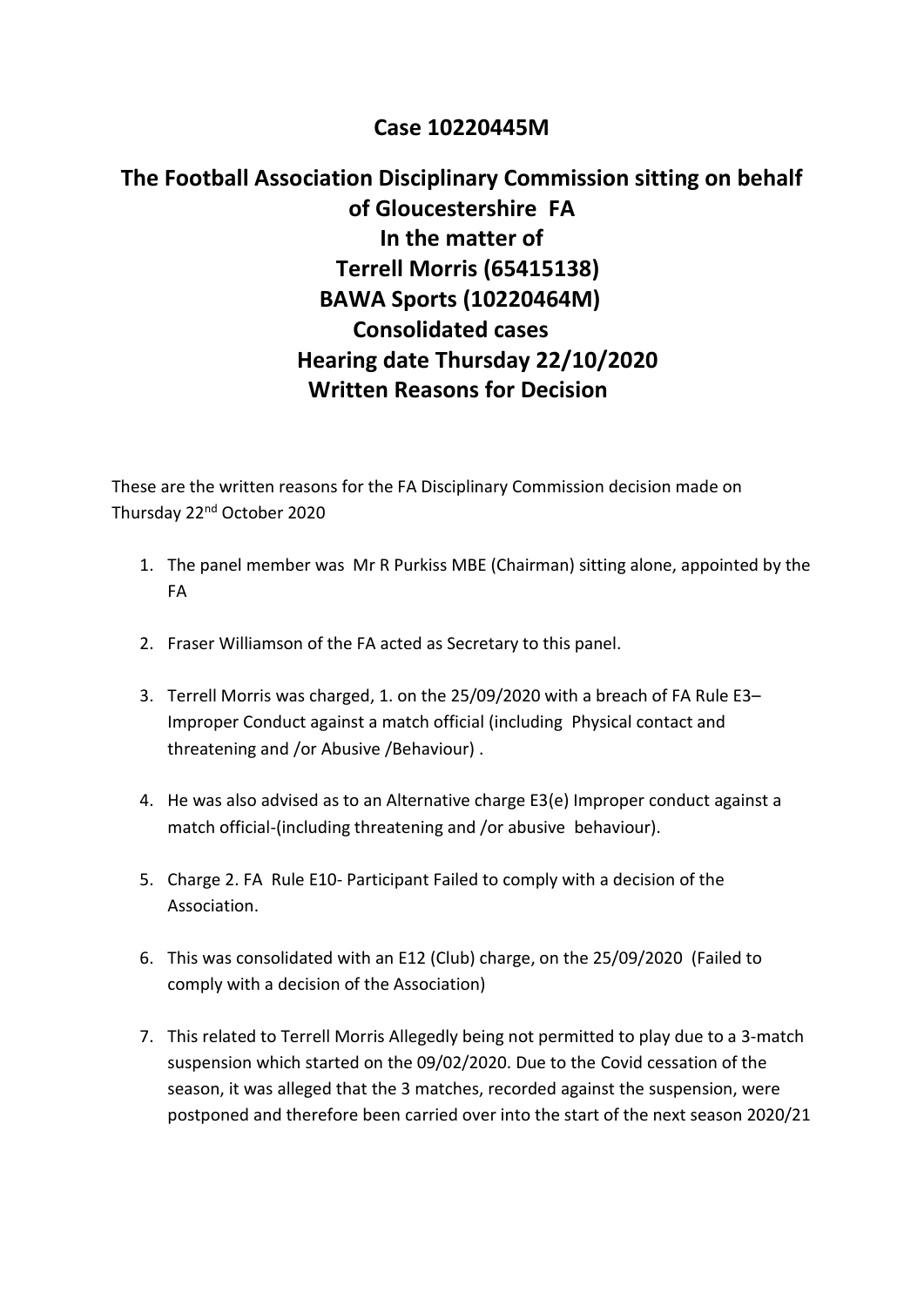8. This alleged misconduct occurred following a match between BAWA Sports FC V Sporing QTAC 1<sup>st</sup>. Played on 20/09/20, In the Bristol Premier Sunday League, Division 1.

## **9. Relevant FA Rules**

Rule E3 (1) provides that:

*A participant shall at all times act in the best interests of the game and shall not act in any manner which is improper or brings the game into dispute or use any one, or a combination of, violent conduct, serious foul play, threatening, abusive, indecent or insulting words or behaviour.*

- 10. Terrell Morris responded to the charge, on the 04/10/2020. BAWA Sports replied on the 26/09/2020 Both pleading not guilty and for it to be dealt with by correspondence.
- 11. The full bundle of evidence provided to the Commission consisted of statements from the Referee (Keith Hitchcock) The Charge Notice, Email from Terrell Morris, Two Emails from Matt Thomas (BAWA Sports Secretary), and an Email from Chris Lucker ( Football services manager Gloucestershire CFA).
- *12.* The referee reported that **" After a number of fouling incidents from the same player, I was going to caution him and I asked for his name. He said to me "Go figure it out ,you fucking idiots". After which he started walking away and made a further statement "I'm going to knock his head off" and gestured towards me. I had no choice but to give him a red card. He then turned to face me and kicked me on my left knee. I then fell to the ground. At this point I abandoned the game after 47 minutes.**
- **13.** Terrell Morris responded to Matt Thomas of BAWA Sports by email stating "**At the end of the day I'm not paying that fine for him not knowing how to ref a game correctly as the opposition even said it was not an unfair challenge as for the misconduct I never made contact with him, I wanted to but didn't and he lied and said I kicked him in the Knee? Can you have the team sign a petition confirming I never made contact with him it one man against another man lads? And I'm sure I'm not the only complain the is going to receive"**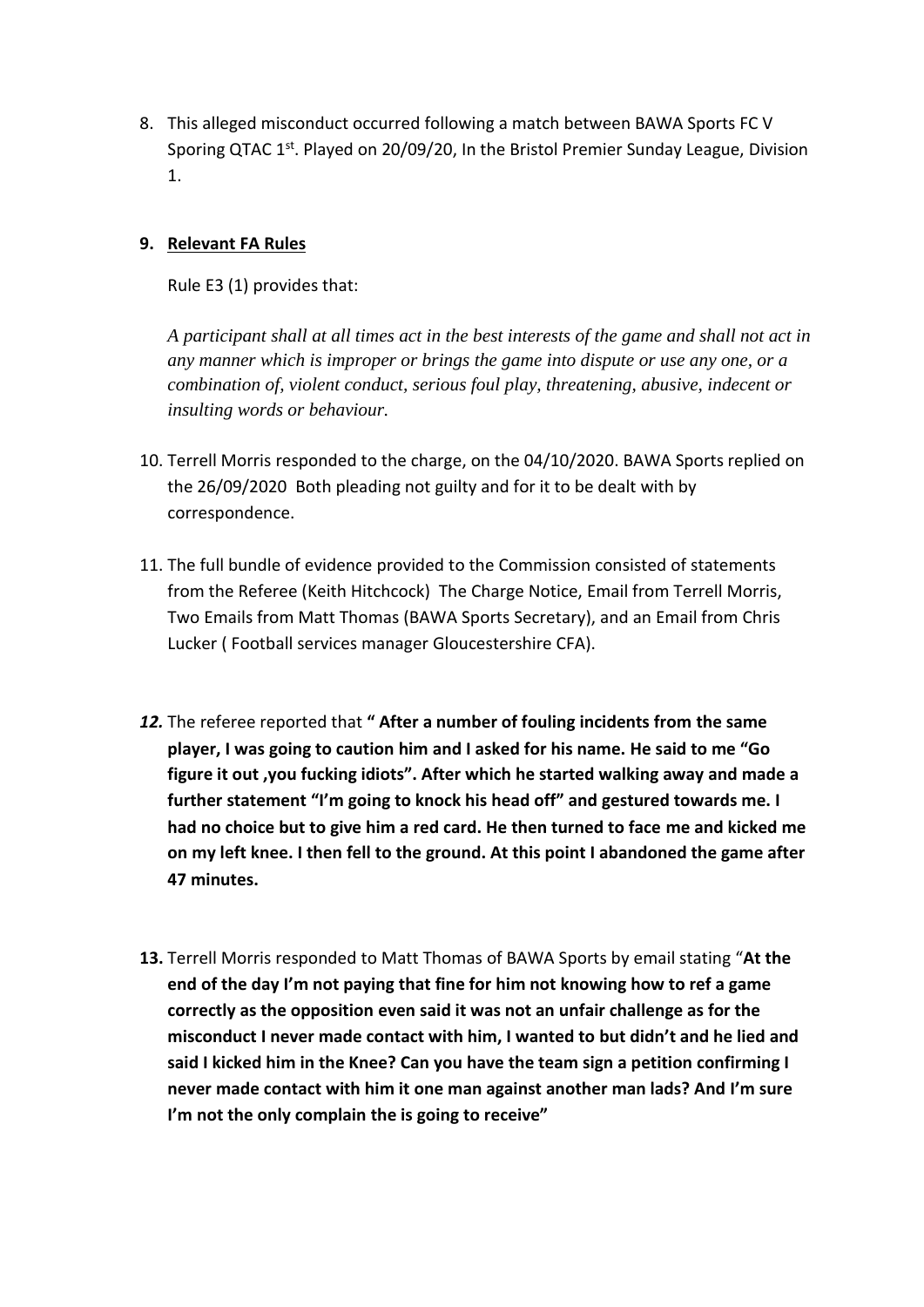- 14. Terrell Morris made no submission regarding the 2<sup>nd</sup> charge which related to his eligibility to play due to a previous suspension.
- 15. Matt Thomas (BAWA Sec) only responded to the E12 charge which was incorporated into both the response to both charges.
- 16. He referred to an Email sent to the Gloucestershire CFA (Chris Lucker) on the 14/09/2020 **"I have a player banned but unsure what needs to be done, if anything, to clear him to play? He hasn't played yet, so missed one game, does he need to miss 2 more games then he can play? Players name is Terrell Morris.**
- 17. Chris Lucker replied on the 14/09/2020 saying **" According to the records on the Whole game, Terrell Morris is not suspended, His previous suspension was completed just before lockdown**"
- 18. Following the notification of the charge (10220464M) he sent both above emails to the Gloucestershire CFA asking for the case to be dropped because it had been confirmed that the suspension had been served.
- 19. The Chairman reviewed the submitted statements and the evidence provided by the witnesses. For the avoidance of doubt, the Commission has carefully considered all the evidence and materials furnished regarding this case.
- 20. The commission must make its determination on the balance of probability. This means that it must ask itself " Is the alleged action more likely to have occurred than not"
- 21. After considering the information provided to it, the Commission found that.

## **Charge 1.FA Rule E. Improper conduct against a match official (Including Physical contact, Threatening/and abusive language and behaviour)** Is **PROVEN.**

The referee had further supplied information to the CFA ( and the commission) that he had been wearing a bandage on his left knee, which the player had kicked and that the force of the kick resulted in both player and referee falling to the ground. Mr Terrell admitted that he "wanted to kick him" but supplied no evidence from those he asked, to substantiate that he had not.